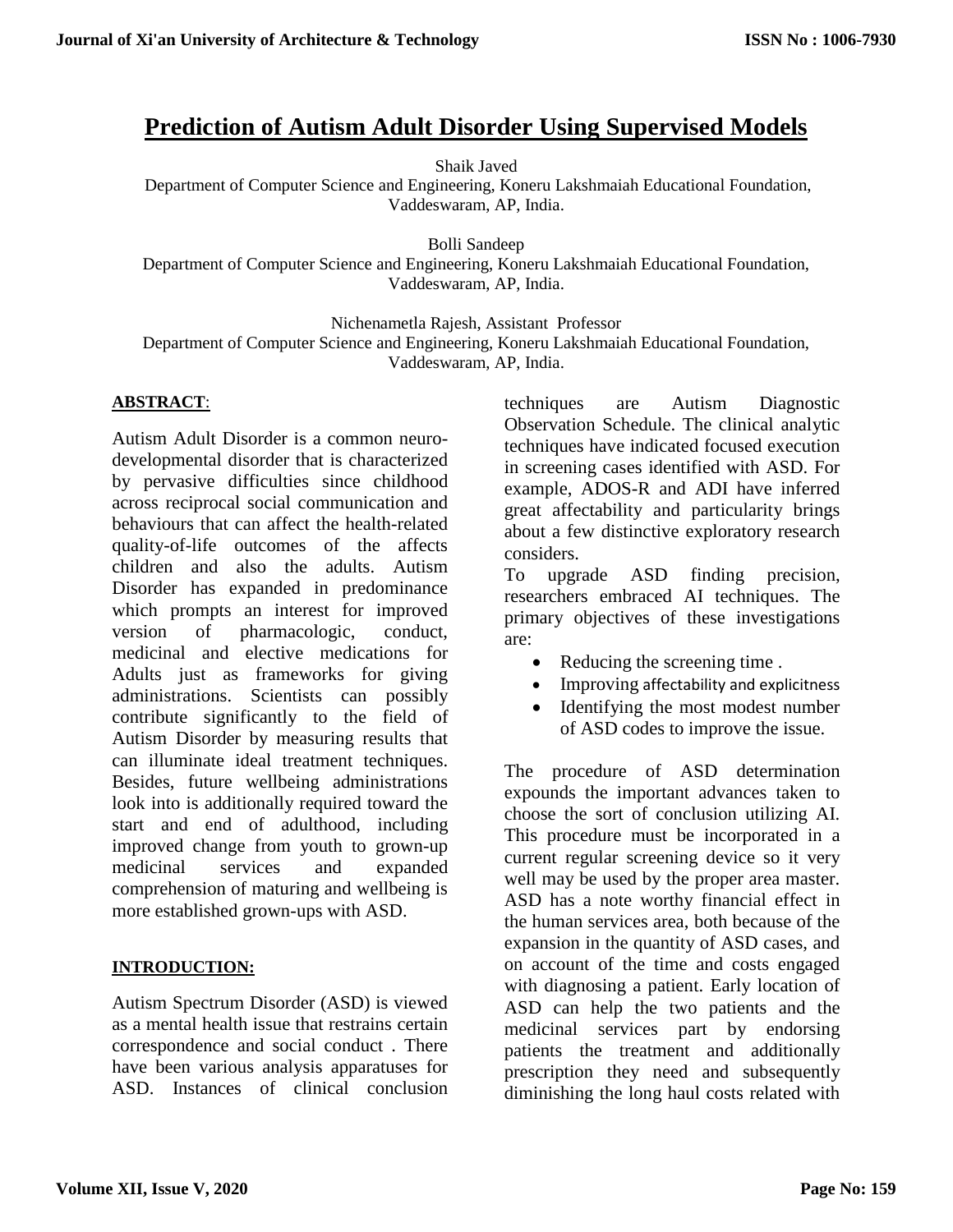postponed determination. Accordingly, social insurance experts over the globe have an earnest requirement for simple, timeeffective, vigorous and available ASD screening strategies that can precisely anticipate whether a patient with certain deliberate attributes has ASD and educate people whether they should seek after formal clinical conclusion.

## **LITERATURE SURVEY:**

## **Identification of autism spectrum disorder using machine-learning**

The objective of the present study was to apply learning calculations to distinguish mental Adult range issue (ASD). Patients from huge cerebrum imaging dataset, in light of on the patients mind initiation designs. We investigated ASD patients mind imaging information from an overall multisite database known as ABIDE (Autism Brain ImagingData Exchange). ASD is a cerebrum based issue portrayed by social deficiencies and redundant practices .According to late Centers for Disease Control information, ASD influences one out of 68 youngsters in the United States. We investigated examples of useful availability that impartially distinguish ASD members from practical cerebrum imaging information, and endeavored to disclose the neural examples that rose up out of the grouping. The outcomes show that the calculation applied beat results from past investigations of distinguishing proof of mental imAdult range disorder.We applied SVM on a reduced number of measurements picked up utilizing autoencoders without thefine-tuning process. The dimensionality decrease created lower SVM classification results.The measure of accessible information in Adult issue benefits model speculation; site variability helps to abstain from overfitting crosswise over destinations.

 $[1]$ 

## **A machine learning based approach to classify Autism with optimum behaviour sets**

Autism Adult analysis is a clinical assessment methodology directed by the DSM-V norms for scatter characterization . These gauges are authored by the US Mental wellbeing experts basedon their fruitful indicative encounters and contributions.These methods are broadly joined in conduct examination for order of ASD from non-ASD. Notwithstanding DSM-V norms, meeting and survey based clinical assessments are additionally pursued for conduct arrangement. ADI-R and ADOSare some normal conduct tests did by pediatricians for location of youth mental in adult manifestations. These clinical analyses are rehearsed by guaranteed experts in research center conditions. The appraisals can keep going for an hour of span dependent on the patient's responsiveness. The affirmed professionalawards a double score dependent on the nature of response. Consolidated scores choose the seriousness of Autism Adult in the patients.

This paper planned to structure a robotized ASD expectation model with least conduct sets chose from ASD analysis dataset with Binary Firefly calculation for include determination. The theory of this paper is to discover whether AI models prepared with least conduct sets are able to do better execution or not.[2]

**Applications of Supervised Machine Learning in Autism Spectrum Disorder Research**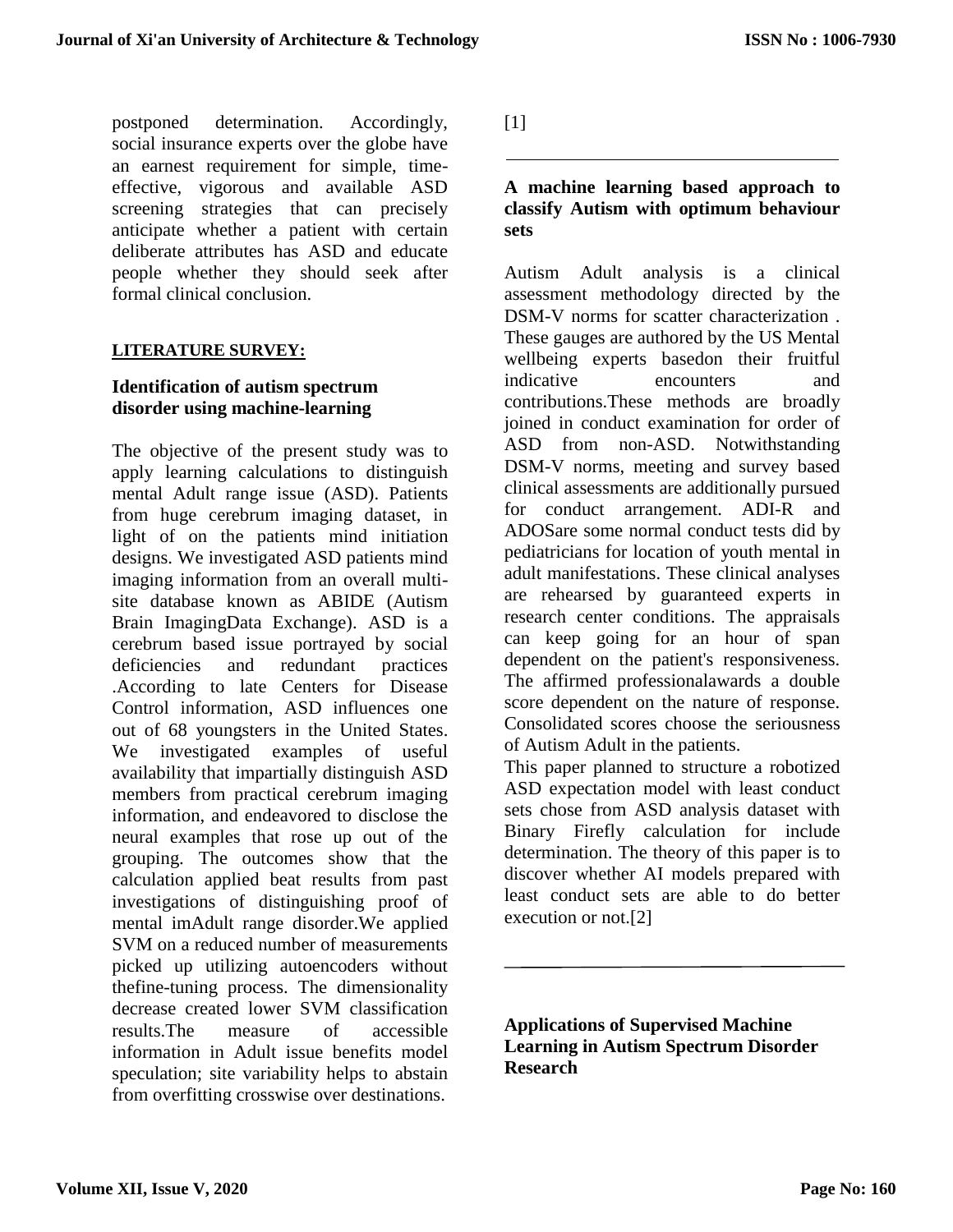Mental imAdult range issue (ASD) investigate presently can't seem to use "huge information" on a similar scale as different fields; be that as it may, headways in simple, moderate information assortment and examination may before long make this a reality. For sure, there has been a striking increment in investigate writing assessing the adequacy of AI for diagnosing ASD, investigating its hereditary underpinnings, and structuring successful intercessions. This paper gives an exhaustive survey of 45 papers using directed AI in ASD, including calculations for characterization and content investigation. The objective of the paper is to recognize and portray managed AI slants in ASD writing just as educate and guide scientists keen on growing the assemblage of clinically, computationally, and measurably stable methodologies for mining ASD information.

The directed learning research audited in this paper incorporates characterization calculations intended to recognize designs in a given dataset that will prompt a right determination or other order of members. A large number of the examinations depicted in this survey applied various diverse managed AI techniques, with at least one unrivaled performing models rising up out of the group.With various thinks about detailing accomplishment with different models, bolster vector machine (SVM) calculations were effectively utilized.[3]

# **Applying machine learning to identify autistic adults using imitation**

Autism Adult range condition (ASC) is essentially analyzed by conduct side effects including social, tangible and engine viewpoints. Albeit stereotyped, monotonous engine developments are considered during analysis, quantitative estimates that recognize kinematic qualities in the development examples of mentally Adult people are inadequately contemplated, averting progresses in understanding the etiology of engine disability, or whether a more extensive scope of engine attributes could be utilized for determination. The point of this examination was to research whether information driven AI based techniques could be utilized to address some crucial issues concerning distinguishing discriminative test conditions and kinematic parameters to order among ASC and neurotypical controls.

The fundamental objective of directed order is to take in rules from models in various gatherings and utilize these guidelines to foresee inconspicuous cases into forthcoming classes as precisely as would be prudent. Prescient models are fabricated dependent on watched attributes from models in each class. The model is first prepared utilizing marked examples. A lot of info include factors are utilized as information and an ideal class esteem is utilized as yield. The acquired classifier model is then used to perceive new examples and settle on a choice of their group. powerful utilization of principal AI strategies can yield alluring results, for instance Naive Bayes, Support Vector Machine and PCA.Using techniques clarified in the accompanying areas, models were prepared to distinguish ideal impersonation conditions.[4]

# **Using Multiple Machine Learning Algorithms to Predict Autism in Children**

Medical services is one of the most significant fields that would profit by diminishing preparing time. The speed and proficiency of human medical problems diagnostics is huge. The present diagnosing time is a gigantic test in numerous wellbeing conditions, particularly Autism . It takes as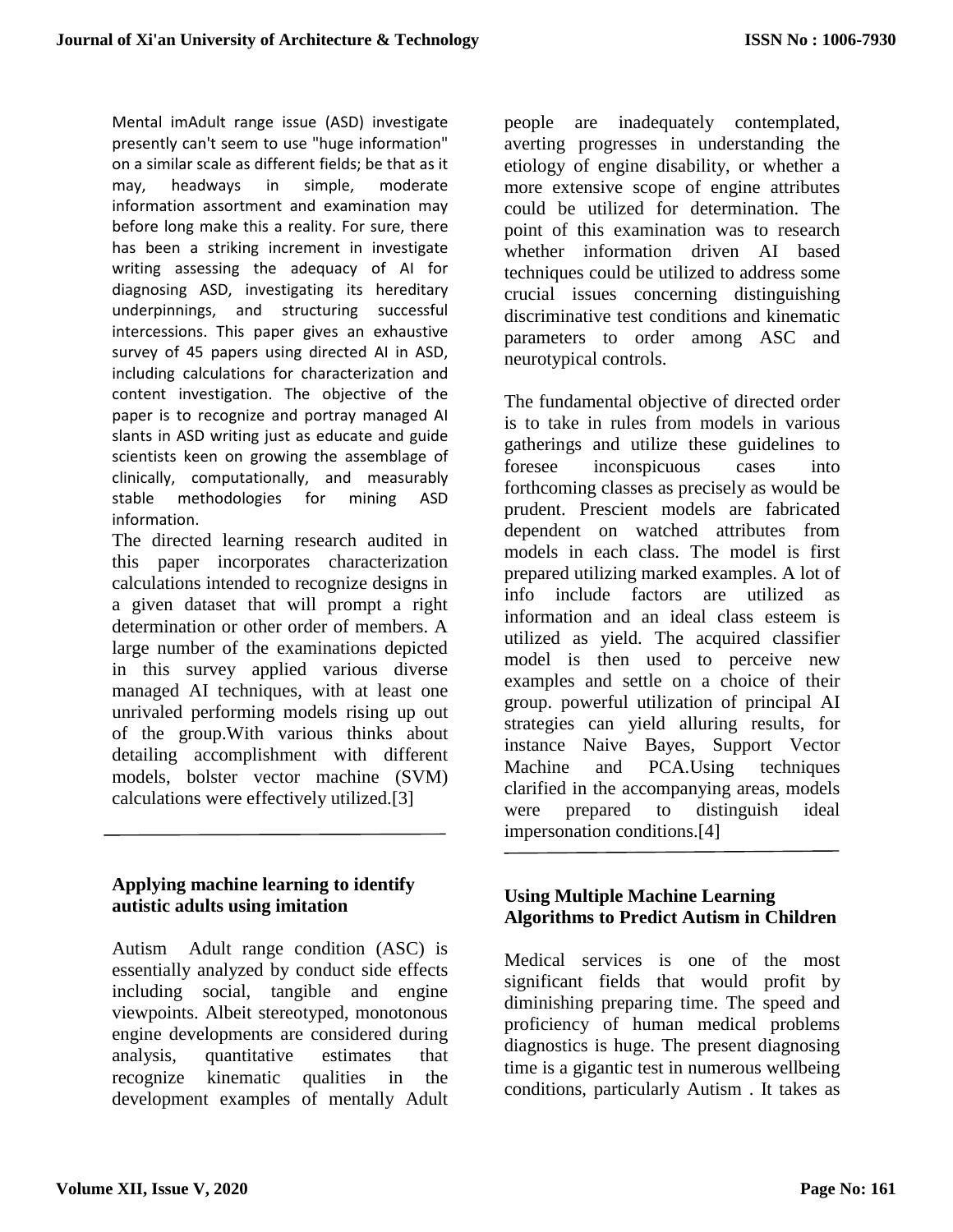long as a half year to solidly determine a kid to have mental imbalance due the long procedure. The time expended to settle the Autism analyze is generally long in the current customary manner. In this manner, Machine Learning strategies can roll out a huge improvement to quicken the procedure. It is realized that Early Intervention is the key for improving Autistic kids.

This is by applying conventional Autism test for kids AQ-10, which is generally utilized by analysts and pedestrians to diagnose autism. In view of the data gathered we think about a few Linear and Non-direct classifiers and neural systems.

The objective is to gauge exactness for different techniques to all and the more likely to evaluate, and afterwards build up a model that is utilized for Autism in adults.[5]

#### **METHODOLOGY:**

The Goal of supervised classification is learning rules from examples in many different groups and that rules will predict some unseen cases and convert into classes which results to accuracy. The Predictive models which are built on observed characteristics. At beginning the model is trained using labeled samples. Set of input feature variables are used as desired input and desired class value as an output. Then the obtained classifier model is used to recognize new samples and make decisions of a class. Effective use of Machine Learning Methods can yield to desirable results. Examples such as Naïve Bayes, Support Vector Machine.



## **Need of Data Preprocessing:**

• Resulting best results from applied model Machine Learning projects, the format of the data has to be done in a proper manner

• Another aspect is that data set should be formatted such that more than one Machine Learning and Deep Learning algorithms are to be executed in one data set, and best result out of them is chosen.

# **DATA SET INFORMATION**

**Data Type**: UniVariate OR Multi Variate OR Sequential OR Time-Series OR Text OR Domain-Theory Nominal / categorical, binary and continuous **Task**: Classification **Attribute Type**: Continuous,Categorical and binary **Area**: Health,Medical and social science **Format Type**: Non-Matrix **Does your data set contain missing values**? Yes **Number of Instances** :704 **Number of Attributes** :21 **Algorithms used**: Naive Bayes ,support vector machine.

#### **R Studio System Configuration**: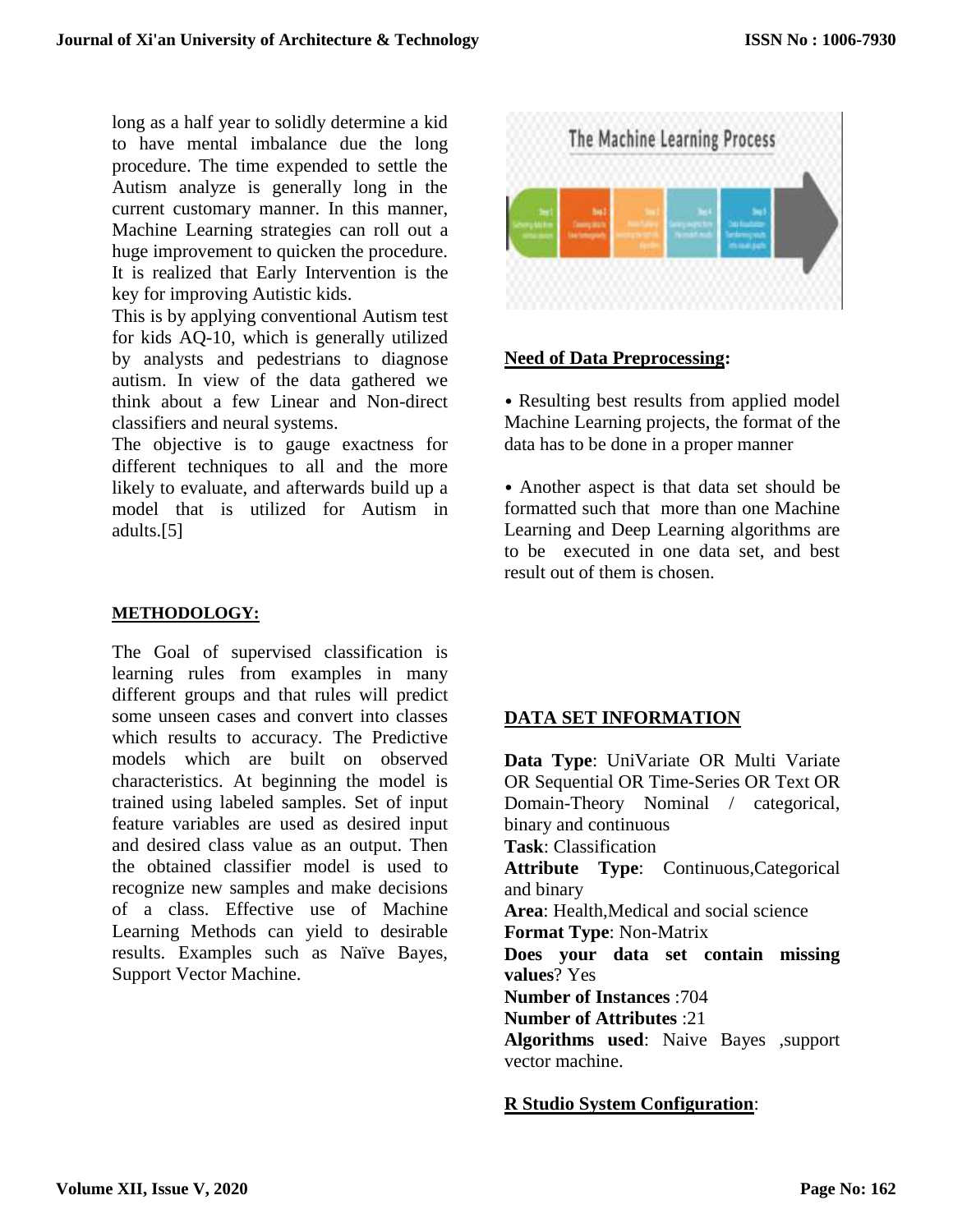- R3.5.2 is the latest version of the R language which we have used for this project.
- RStudio develops open source enterprise-ready professional software and open source for the R statistical computing environment. Our products not only simplifies data analysis with R but also provide powerful tools for publishing and sharing.
- The RStudio open source and commercial Integrated Development Environment is the premier IDE for the R programming language.
- RStudio Shiny, Shiny Server, Shiny Server Pro and shinyapps.io help you create and publish interactive web applications.
- The RStudio team also contributes code to many R packages and projects.

# **SUPPORT VECTOR MACHINE (SVM):**

The center thought of SVM (Support Vector Machines) is to guide preparing models checks as one of two classes into a high space, and afterward find the best hyper plane to isolate the two classifications. It ought to be noticed that SVM is essentially a two-class classifier, so we have to apply one multi-classification way to deal with conventional SVM. In the preparation stage, the classifier is built up by utilizing the preparation vectors with the straight portion capacity and outspread premise part work (RBF), and we utilize the default parameter. In the testing stage, the classifier ventures the test vector on to a similar high-dimensional space, and classifies it into the classification with the most elevated score.



# **NAVIE BAYES:**

Naive Bayes Classifiers rely on the Bayes' Theorem, which is based on conditional probability or in simple terms, the probability that an occasion (A) will happen given that another occasion (B) has just occurred. Basically, the hypothesis enables a theory to be refreshed each time new proof is presented. The equation of the naïve Bayes algorithm is given below:





# **EVALUATION**

A confusion matrix is a summary of prediction results on a classification problems. Summarizing with the count values is done based on correct and incorrect predictions and is broken down by each class. This is the main key to the confusion matrix.

The confusion matrix shows many ways in which your classification model is confused and many predictions are done.It not only gives error but also tells which type of error is that.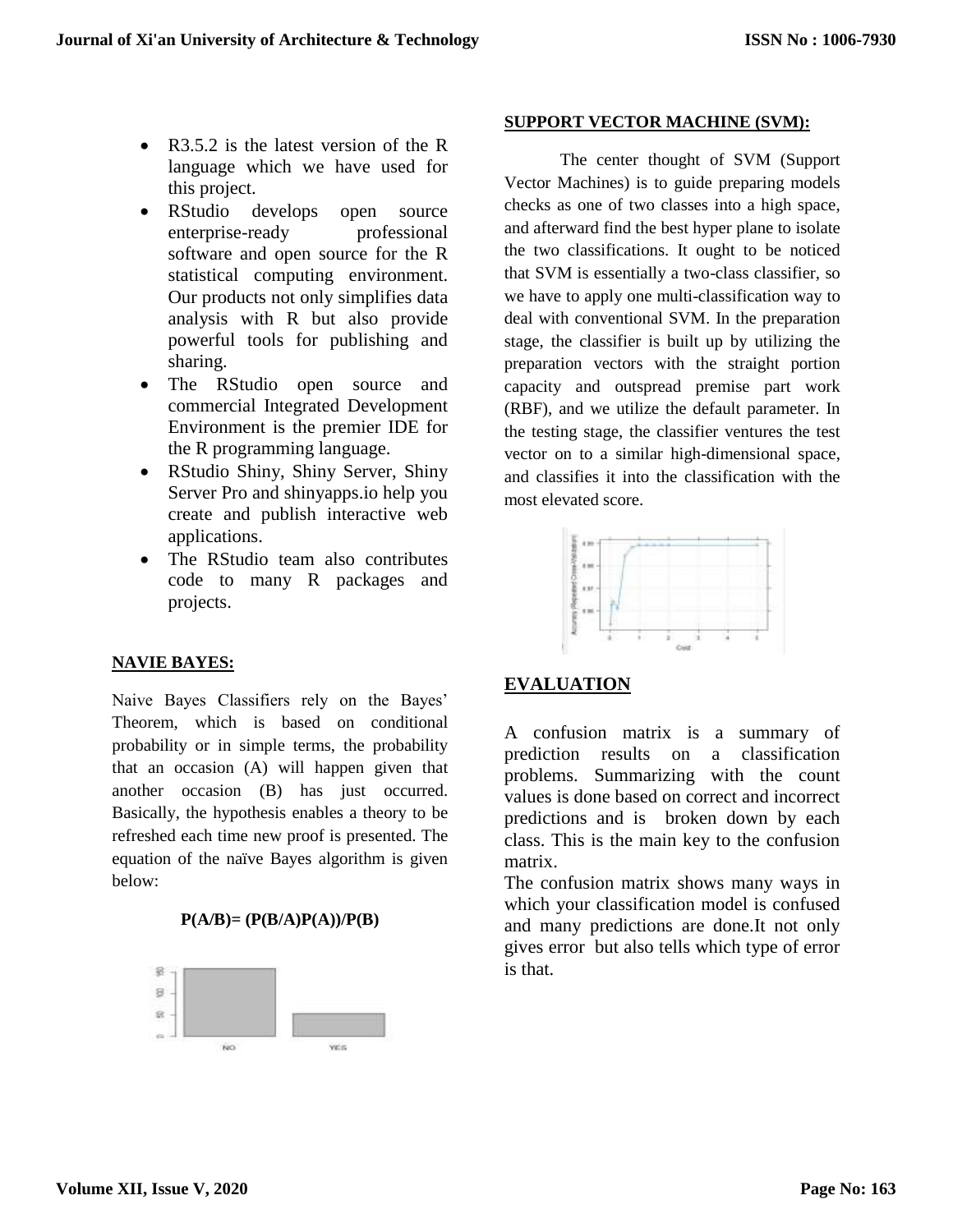

#### **CONCLUSION:**

Thus, to summarize, we had set out the hopes of applying machine learning algorithms, Supervised machine learning techniques that can classify new patients i.e new instances with certain measurable characteristics or the variables into one of two categories "Patient has ASD" or "Patient does not have ASD". Cleaning the data set which has documented the characteristics associated with ASD , was challenging in that we had mostly categorical variables and just two numerical variables, but ultimately we were able to build such type of models and found that the algorithms performs the best in all aspects.

For **future work**, to achieve better classification performance, ensemble of classifiers will be taken into consideration for the classification stage. We also plan to make a web server based on our model that makes prediction for ASD risk gene classification.UCI repository indicates the presence of missing instances in the ASD dataset which was not handled in the present work rather that is assumed that the dataset is complete and evaluation is done.

#### **REFERENCES:**

1. Abdelhamid N. and Thabtah F. 2014. AssociativeClassification Approaches: Review and Comparison.Journal of Information and Knowledge Management (JIKM),13(3). Incorrect

2. Auyeng B,Allison C, Baron-Cohen S. 2012. Towards brief "Red Flags" for autism screening for the short autism spectrum quotient and short quantitative checklist for autism in toddlers in 3000 controls and 1000 cases J Am Acad child autism

3. American Psychiatric Association. 2013. Diagnostic andstatistical manual of mental disorders: DSM-5. Washington,D.C: American Psychiatric Association.

4. Bennett M., Goodall E. 2016. A Metaanalysis of DSM-5Autism Diagnoses in Relation to DSM-IV and DSM-IV TR. Review Journal of Autism Adult Developmental Disorders in June 2016 Volume 3, Issue 2, pp 119–124

5. Bone, D., Goodwin, M. S., Black, M. P., Lee, C.-C.,Audhkhasi, K., & Narayanan, S. 2014.Facilitating Machine learning applications for autism diagnostics:by Pitfalls and Promises. Journal of Autism and Developmental Disorders,

6. C. Aggarwal and C. Zhai. A survey of classifying texts. In Mining Text Data and volume 9781461432, chapter 6, pages 163– 222. 2012.

7. C. Amrit, T. Paauw, R. Aly, and M. Lavric. Detection of autism using mining and machine learning techniques. CoRR, abs/1611.0:31, nov 2016.

8. D. Cutler, T. Edwards Jr., K. Beard, A. Cutler, K. Hess, J. Gibson, and J. Lawler.